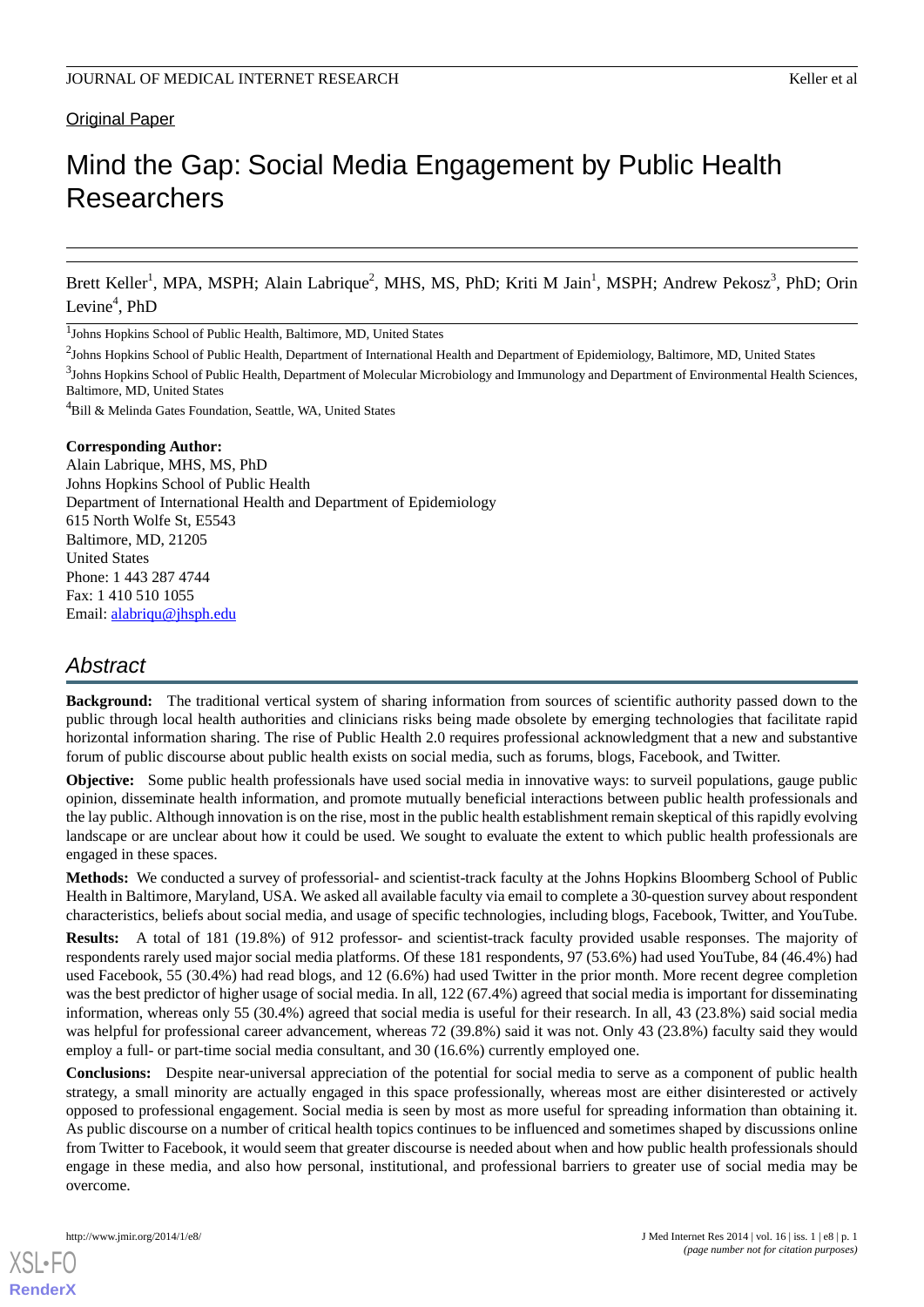*(J Med Internet Res 2014;16(1):e8)* doi:  $10.2196/$ jmir.2982

#### **KEYWORDS**

Internet; social media; public health; blogging

# *Introduction*

#### **Background**

Over the past 2 decades, the Internet has become an important source of public information. Recently, with the growth and global penetration of social networks, a wide range of online platforms have become important forums for public dialog about health and health care. Across the globe, we posit that a sea change is occurring, characterized not by seekers of static reference information from Internet sources, but by those looking to engage in interactive, bidirectional communication with global communities of like individuals sharing common health aspirations or challenges. As proposed by Evgeny Morozov [\[1](#page-5-0)] in his recent book *To Save Everything, Click Here*, we find ourselves rapidly ascending to dizzying heights of "technologic solutionism," characterized by the devolution of trust in traditional sources of public health information and a growing reliance on the "wisdom of crowds and the marketplace of ideas." Social media has taken on a new and important role in public discourse and debate, ranging from the mundane to issues of public health significance. Social media platforms, Web- or mobile-based, facilitate interaction by letting users create, share, and view user-generated content. Users can be transformed from passive consumers into content producers [[2\]](#page-5-1).

Even before the rise in popularity of social media, patients were increasingly accustomed to seeking medical information online. In a survey of patients from a primary care internal medicine private practice, 53.5% of respondents said they used the Internet to find medical information [[3\]](#page-5-2). A further 60% of those who used the Internet to find medical information believed the quality of information that they found online was the same as or better than what their doctors provided [[3\]](#page-5-2). A 2013 online survey confirmed that health professionals and patients use social media for different purposes, with patients seeking knowledge, garnering social support, and exchanging advice, whereas health professionals communicate with colleagues and market their services [[4\]](#page-5-3).

In the past decade, however, many reviews of the quality of medical information available on the Internet based on reviews by clinical experts have rated information as poor and often potentially dangerous [\[5](#page-5-4)]. A 2007 systematic review of online information about inflammatory bowel disease identified many sources, but these were characterized by highly variable quality [[6\]](#page-5-5). Eysenbach [[7\]](#page-6-0), in his 1998 *BMJ* review, proposed that although the Internet's inherent "anarchic nature" was essential for uncensored debate, this same attribute can allow poor quality and even dangerous misinformation to proliferate.

When the interactive element of social media is added to the ease of finding information (and potential misinformation) online, the speed and reach of public health debate is often unprecedented, especially in areas that are fraught with controversy. The tools required to create sophisticated online

 $XS$ -FO **[RenderX](http://www.renderx.com/)** content are widely accessible and information that seems to be authoritative or scientifically valid can be generated at low cost. The result may be that distinguishing science from opinion is much more challenging today for the lay public than it may have been a decade ago. Civil society organizations ranging from patient and special interest groups to so-called "citizen advocacy" groups are increasingly driving public discussion around the introduction of new vaccines [[8](#page-6-1)]. Social media is being explored as a means to deliver some interventions, although the full potential of these strategies remain to be demonstrated [[9](#page-6-2)[,10](#page-6-3)]. The capacity of social networking and social media technologies to effect sea changes in society were made evident by the events of the 2011 "Arab Spring," demonstrating how ideas and information could spread virally across population [[11\]](#page-6-4).

Still, a strong health professional view persists that the user-generated content of social media sites are little more than backchannels, which serve mainly to spread "misinformation and rumor" [\[3](#page-5-2)]. This divide is further illustrated by recent findings that patients are more likely than physicians to use social media sites to access or discuss health information [[12\]](#page-6-5). A review of social media usage by local health departments found that communication has been mostly one-way, from departments to the public, but that dialog and engagement are increasing [[13\]](#page-6-6).

We argue that social media can be seen as a new landscape for dialog and public health insight, where researchers can gather health information, disseminate research findings, and provide guidance. Opportunities for research abound because social media users are surprisingly open in discussing their own health [[14\]](#page-6-7). Patient-centered online communities, such as PatientsLikeMe.com, have been used to gain insight into rare disease conditions, patient-reported drug-related side effects, and even to validate new instruments [\[15](#page-6-8)[-17](#page-6-9)]. Researchers have used sophisticated natural language processing and big data tools to analyze conversations on Twitter, and have been able to predict annual influenza and other epidemic diseases with remarkable accuracy [\[14](#page-6-7)]. Scanfield and colleagues [\[18](#page-6-10)] used Twitter in 2010 as a means of exploring antibiotic misuse and sharing. As early as 2008, Collier and colleagues [[19\]](#page-6-11) had developed Web-based text mining systems to identify and map "public health rumors" into a system they coined BioCaster. These examples illustrate how social media sites, ranging from Twitter to Facebook and even the media-sharing site YouTube, offer novel platforms for health information exchange. Despite initial skepticism about the reach or impact of these platforms, it has become clear that these networks continue to grow, and younger populations are likely to increase their reliance on these sources for public health and medical guidance [[20\]](#page-6-12).

#### **Objective**

Although social media sites seem to be increasingly important tools for personal health information exchange, relatively few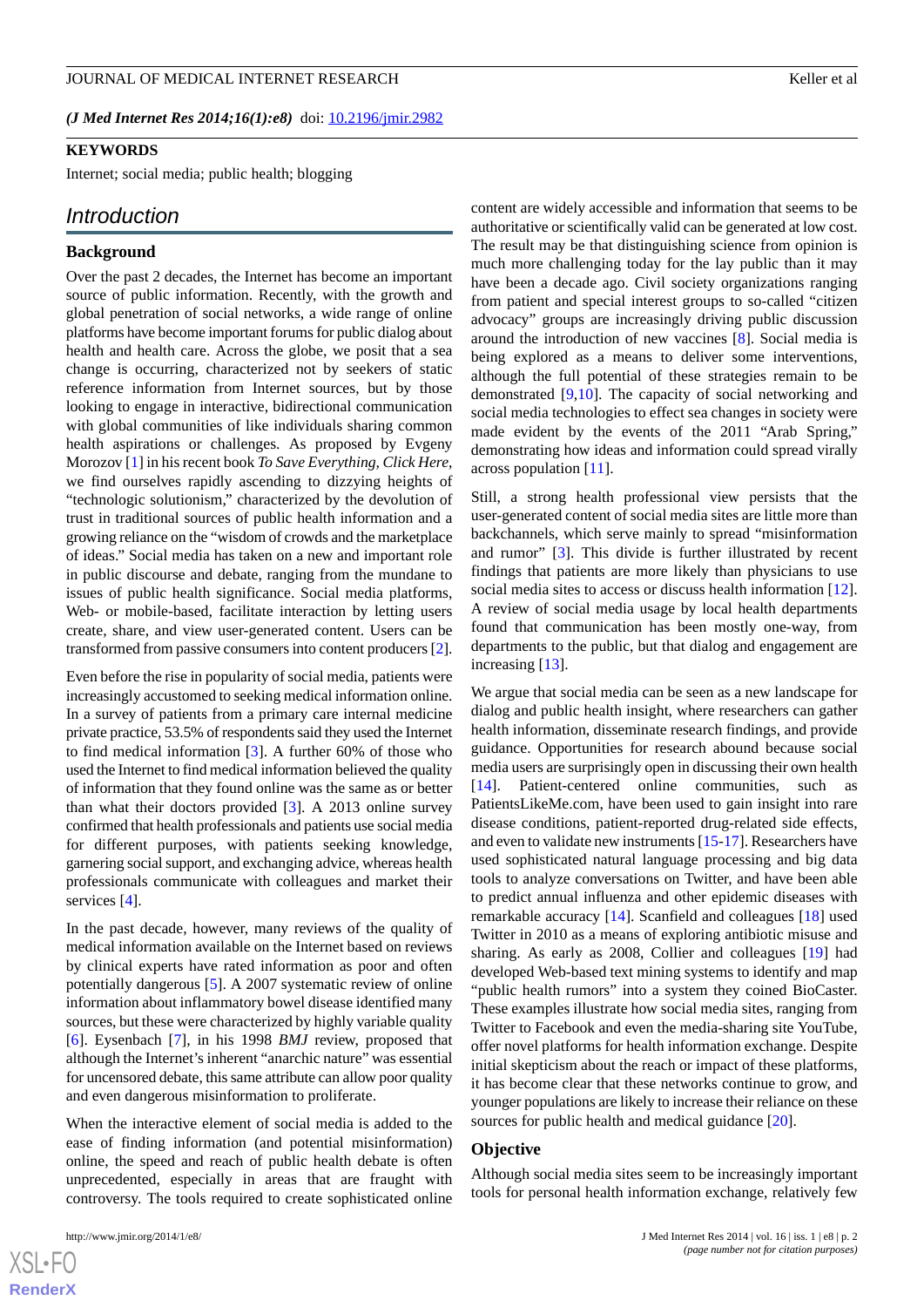### JOURNAL OF MEDICAL INTERNET RESEARCH SERVICES AND RELATIONS AND RELATIONS AND RELATIONS AND RELATIONS AND RELATIONS

empirical studies have examined characteristics of those who use social media or the potential health effects of accessing user-generated content [\[21](#page-6-13)]. There is even less published information about how and why public health researchers and practitioners use social media professionally. As the public discourse continues to mature within these virtual spaces, it will be critical to identify opportunities to engage health professionals in the dialog. Although it may be overly ambitious to seek to balance this conversation, further study may identify ways to improve the dissemination of valid information and influence positive behavior change [\[18](#page-6-10)].

We sought to illustrate this potential by evaluating the extent to which public health researchers are engaged in these spaces. To that end, we conducted a survey of professorial- and scientist-track faculty at the Johns Hopkins Bloomberg School of Public Health, the oldest and largest school of public health in the United States, to begin filling in this gap in public health knowledge. We investigated Johns Hopkins faculty beliefs about social media and their use of various social media tools. A follow-up survey is planned in 2014 to track changes in opinions and activities over time.

# *Methods*

In April 2011, we conducted an online survey of social media beliefs and practices among faculty at the Johns Hopkins School of Public Health, Baltimore, MD, USA, a leading public health institution in the United States with a large faculty with diverse research interests. To our knowledge, this is the first survey of its kind.

The Johns Hopkins Bloomberg School of Public Health regularly updates a public listing of its 1564 full- and part-time faculty and researchers. There are 2 primary tracks for faculty—professor or scientist—in addition to positions of varying permanence. We restricted our survey to the 912 faculty in professorial- and scientist-track positions.

We requested all members of an updated faculty email list to complete an anonymous online survey with questions about respondent characteristics, beliefs about social media, and usage of specific technologies, including blogs, Facebook, Twitter, and YouTube. The 30-question survey was administered using a commercial survey website, SurveyMonkey. Three email invitations were sent during a 6-week period in March-April 2011.

We constructed a Social Media Usage Index (SMUI) score with a possible range of 0-16, weighting each social media service equally. For each of the 4 social media services mentioned in the survey (blogs, Facebook, Twitter, and YouTube), respondents were assigned zero points for never having heard of a service, 1 point for having heard of but never using the service, 2 points for using the service but not in the past month, 3 points for using the service once or twice in the past month, and 4 points for using the service 3 or more times in the past month.

Responses were analyzed with Stata statistical software version IC 11.2 (StataCorp LP, College Station, TX, USA). The Johns Hopkins School of Public Health Institutional Review Board reviewed the study and declared it exempt.

# *Results*

We received 181 usable responses by professor- and scientist-track faculty out of a total of 912 potential respondents in those positions, for a response rate of 19.8%. Unusable responses included incomplete responses and responses by individuals on the faculty email list but not part of the professoror scientist-track faculty. Respondent characteristics are described in [Table 1](#page-3-0).

Most respondents rarely used major social media platforms. Respondents were more likely to have used YouTube (94/181, 51.9%) and Facebook (81/181, 44.8%) than to have read blogs (53/181, 29.3%) or used Twitter (12/181, 6.6%) in the prior month. Awareness of these services was nearly universal: only 1 respondent had not heard of Twitter and YouTube, and all respondents had heard of Facebook and blogs. Respondents were much more likely to use all 4 services for personal reasons, but the proportion of use that was predominantly personal for YouTube (163/181, 90.0%) and Facebook (164/181, 90.6%) was greater than for Twitter (146/181, 80.7%) and blogs (149/181, 82.3%). When restricted to respondents who used the services regularly  $(≥3$  times/week) the proportion of mostly personal use was similar for YouTube (160/181, 88.4%), Facebook (165/181, 91.2%), and blogs (122/181, 67.4%); only 6/181 (3.3%) respondents used Twitter this frequently.

Faculty responses seemed to distribute along a continuum of enthusiasm. One respondent, asked about whether faculty should be engaged in social media discussions, replied, "I very rarely look at YouTube, only if someone sends me something. I write 30,000 emails per year. There is no time for additional media of any kind. I am skeptical of researchers who use social media to increase interest in their work." In contrast, others expressed supportive opinions of engagement, with a caveat of limiting such interaction, "I think it is helpful to be engaged in some social media in the current age; however, maintaining a formal presence takes time most of us don't have. It is beneficial that my center organizes it for us, and we work with students to do blogging. Unfortunately, credibility as an academic may be affected when blogging too much."

Finally, a smaller number of faculty recognized that social media is useful to public health professionals "to get information out when trying to build awareness or change policy. The short, informal nature of social media is critical to reaching certain audiences who don't have the time to weed through long reports or read journal articles." Another respondent echoed the sentiment, "I think it is very important for raising awareness of a public health issue, for advocacy purposes, and for dissemination of study results."

[XSL](http://www.w3.org/Style/XSL)•FO **[RenderX](http://www.renderx.com/)**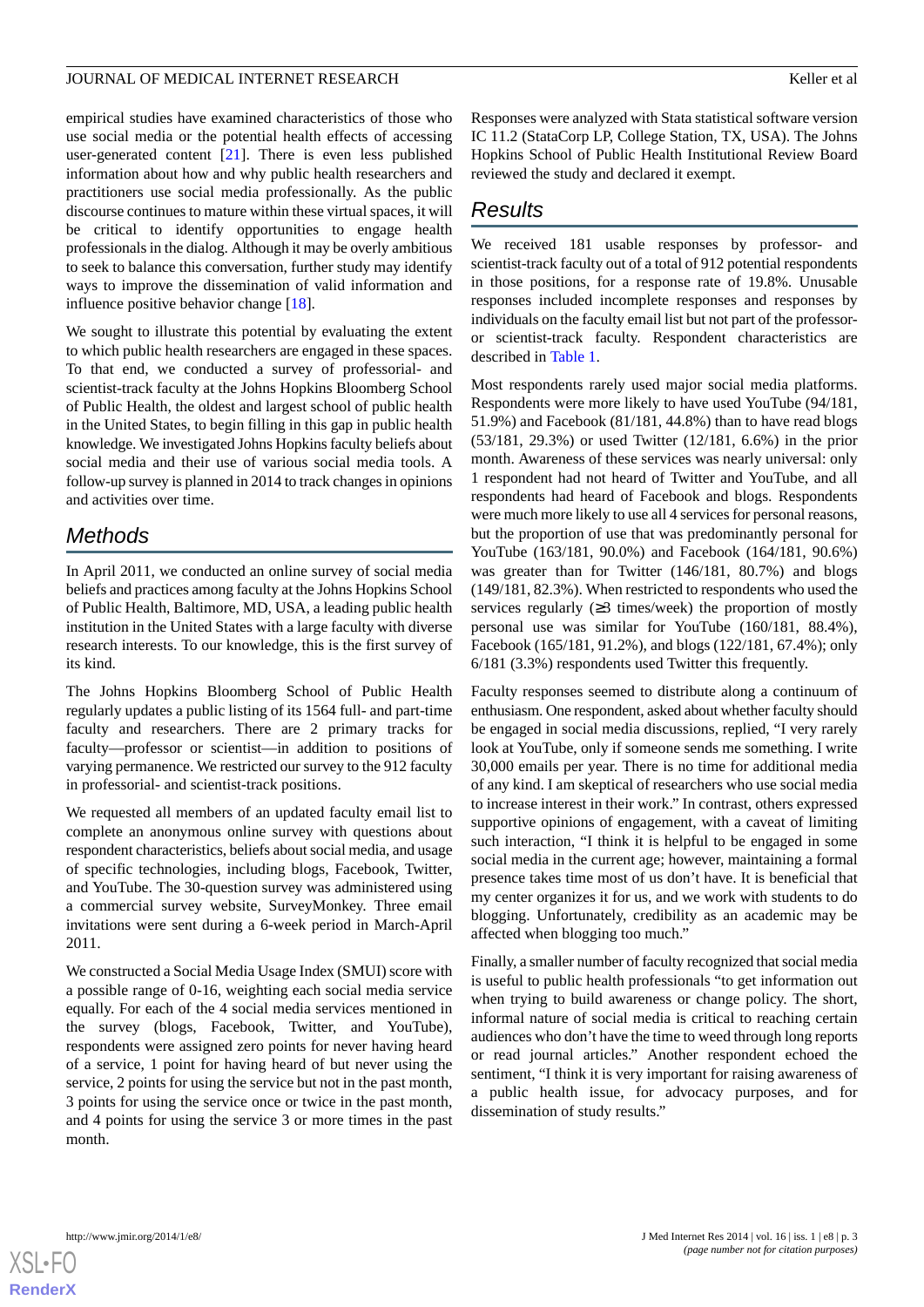## JOURNAL OF MEDICAL INTERNET RESEARCH **EXECUTE:** THE SECOND MELTER IS A SERIES OF MELTER AND RESEARCH

<span id="page-3-0"></span>**Table 1.** Social Media Usage Index (SMUI) score by respondent characteristics.

|                                      |                     | Respondents | SMUI                                |
|--------------------------------------|---------------------|-------------|-------------------------------------|
|                                      | Characteristics     | $n$ (%)     | mean $(95\% \text{ CI})^{\text{a}}$ |
| Total                                |                     | 181 (100)   |                                     |
| Gender                               |                     |             |                                     |
|                                      | Male                | 83 (45.9)   | 8.33 (2.58-14.08)                   |
|                                      | Female              | 97 (53.6)   | 8.42 (2.94-13.90)                   |
| Age (years)                          |                     |             |                                     |
|                                      | $\leq 40$           | 49 (27.1)   | $9.12(4.07-14.18)$                  |
|                                      | $41 - 50$           | 47(26.0)    | 8.45 (2.91-13.99)                   |
|                                      | 51-60               | 43 (23.8)   | 8.70 (2.83-14.57)                   |
|                                      | $\geq 61$           | 42 (23.2)   | $7.07(1.83-12.31)$                  |
| <b>Years as John Hopkins faculty</b> |                     |             |                                     |
|                                      | $0 - 10$            | 92 (50.8)   | 8.89 (3.10-14.68)                   |
|                                      | $11-20$             | 37(20.4)    | 8.19 (2.99-13.39)                   |
|                                      | $\geq$ 21           | 52(28.7)    | $7.57(2.41-12.75)$                  |
| <b>Position</b>                      |                     |             |                                     |
|                                      | Assistant scientist | 29(16.0)    | 8.66 (3.68-13.63)                   |
|                                      | Associate scientist | 9(5.0)      | 8.78 (2.75-14.80)                   |
|                                      | Senior scientist    | 4(2.2)      | $7.50(2.32-12.68)$                  |
|                                      | Assistant professor | 35(19.3)    | $9.03(3.43-14.62)$                  |
|                                      | Associate professor | 34(18.8)    | $7.71(2.28-13.13)$                  |
|                                      | Professor           | 70(38.7)    | 8.24 (2.38-14.09)                   |

<sup>a</sup> From bivariate analysis.

Social media was seen, in this sample, as more useful for spreading research results than conducting research: 122 (67.4%) agreed that social media is important for disseminating information, whereas only 55 (30.4%) agreed that social media is useful for their research. Respondents were skeptical when asked whether social media engagement was helpful for career advancement; 43 (23.8%) said social media usage was useful, whereas 72 (39.8%) said it was not. A minority were very involved with social media: 43 (23.8%) faculty said they would employ a full- or part-time social media consultant, and 30 (16.6%) currently employed one. Open responses questions

indicated considerable enthusiasm for social media from respondents engaged in the field. [Figure 1](#page-4-0) is a visual diagram (Wordle) that arranges the top 150 most common words in survey respondents' open response answers, scaling the size of words to match their usage frequency.

We fitted bivariate and multivariate linear regression models with the SMUI score as the dependent variable to identify factors associated with higher social media usage scores ([Table 2\)](#page-4-1). Mean SMUI did not differ by gender or age category, but was higher for associate professors. For each additional year since degree completion, the mean SMUI score decreased slightly.

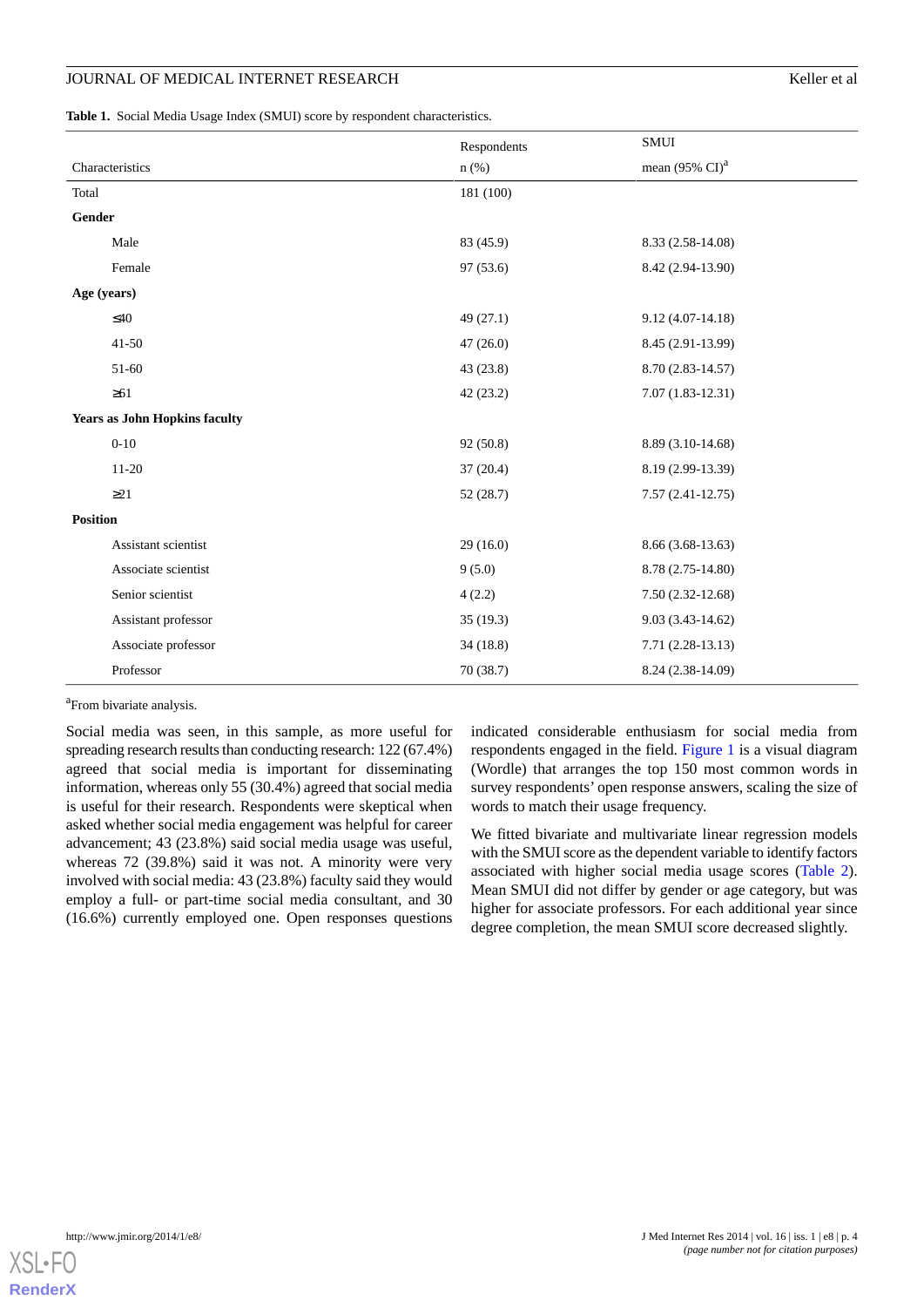#### JOURNAL OF MEDICAL INTERNET RESEARCH SERVICES AND RESEARCH Keller et al.

<span id="page-4-1"></span>**Table 2.** Correlates of Social Media Usage Index (SMUI) scores in multivariate analysis.

| Correlates in model           |                     | Difference in mean SMUI score, (95% CI) | $P$ value <sup><math>a</math></sup> |  |
|-------------------------------|---------------------|-----------------------------------------|-------------------------------------|--|
| Gender                        |                     |                                         |                                     |  |
|                               | Male                | [Reference]                             |                                     |  |
|                               | Female              | $0.52 (-0.34, 1.38)$                    | .23                                 |  |
| Age (years)                   |                     |                                         |                                     |  |
|                               | $\leq 40$           | [Reference]                             |                                     |  |
|                               | $41 - 50$           | $-0.59(-1, 83, 0.64)$                   | .35                                 |  |
|                               | 51-60               | $0.19(-1.34, 1.73)$                     | .81                                 |  |
|                               | $\geq 61$           | $-0.84$ $(-2.80, 1.11)$                 | .40                                 |  |
| <b>Position</b>               |                     |                                         |                                     |  |
|                               | Assistant scientist | [Reference]                             |                                     |  |
|                               | Associate scientist | $0.67$ (-2.29, 3.62)                    | .66                                 |  |
|                               | Senior scientist    | $0.47 (-0.89, 1.84)$                    | .50                                 |  |
|                               | Assistant professor | $0.25(-1.22, 1.73)$                     | .74                                 |  |
|                               | Associate professor | 2.40(0.68, 4.12)                        | .006                                |  |
|                               | Professor           | $1.73(-0.43, 3.90)$                     | .12                                 |  |
| Years since degree completion |                     |                                         |                                     |  |
|                               | 0 years             | [Reference]                             |                                     |  |
|                               | Per year increase   | $-0.12(-0.18,-0.05)$                    | < 0.001                             |  |

<span id="page-4-0"></span><sup>a</sup>*P* values calculated with *t* tests.

Figure 1. A "Wordle" diagram of survey responses on current and desired uses of social media in public health research and practice.



# *Discussion*

Our results suggest that despite a substantial appreciation for the potential of social media to serve as a component of public health strategy, only a small minority of public health faculty are actually engaged in this space professionally. The majority of respondents were either disinterested or actively opposed to

[XSL](http://www.w3.org/Style/XSL)•FO **[RenderX](http://www.renderx.com/)**

professional engagement in the social media space. Although the generalizability of these results is limited somewhat by only soliciting responses at a single institution, the Johns Hopkins Bloomberg School of Public Health is the largest of its type and represents a substantial portion of public health faculty in the United States.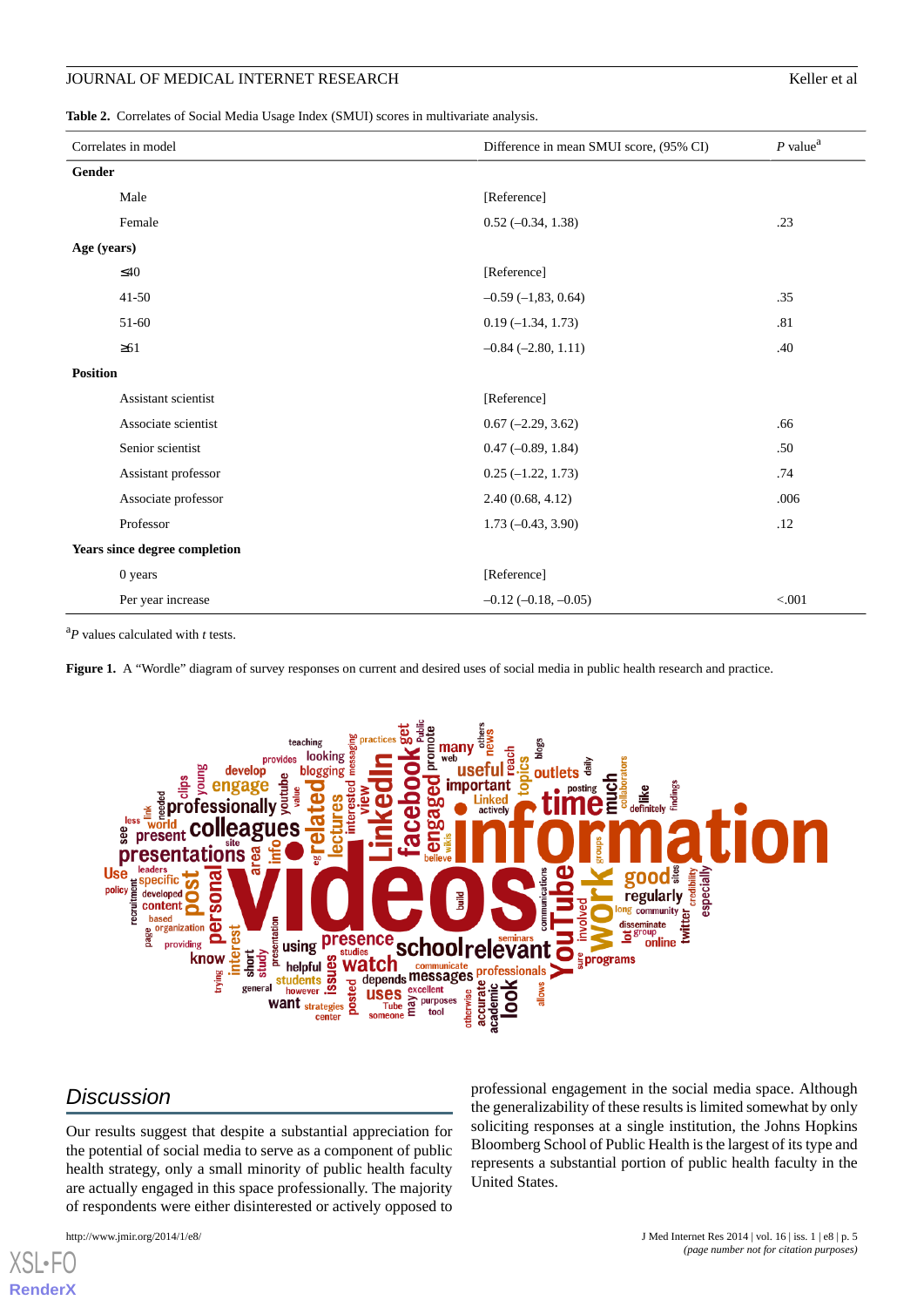## JOURNAL OF MEDICAL INTERNET RESEARCH SERVICES AND RELATIONS AND RELATIONS AND RELATIONS AND RELATIONS AND RELATIONS

As public discourse on a number of critical health topics continues to be influenced and sometimes shaped by discussions online from Twitter to Facebook, public health faculty should seriously consider when and how public health professionals should engage in these media, but also how personal, institutional, and professional barriers to greater use of social media may be overcome. Strategies for overcoming these barriers may start with greater awareness of specific applications of social media for public health practice and research. [Textbox](#page-5-6) [1](#page-5-6) lists social media resources from the Centers for Disease Control and Prevention (CDC), the National Information Center

on Health Services Research and Health Care Technology, and the Johns Hopkins School of Public Health. Recognition of engagement in social media also needs to be incorporated into the way faculty are recognized for their professional practice. This, however, will require the need for robust metrics to quantify the reach and impact specific faculty or institutions are having in these spaces. Services like Klout, Tweetlevel, Bloglevel, and Export.ly provide analytics with some interpretive filters which attempt to quantify the influence specific individuals or organizations have on others.

<span id="page-5-6"></span>**Textbox 1.** Social media resources.

- CDC Social Media page [\[22\]](#page-6-14)
- CDC's Health Communicator's Social Media Toolkit [[23](#page-6-15)]
- Social Media Resources listed by the National Information Center on Health Services Research and Health Care Technology [\[24\]](#page-6-16)
- Social Media Channels at the Johns Hopkins School of Public Health [\[25\]](#page-6-17)

In the age of social media, information is no longer constrained to vertical channels of authority; ideas are shared freely between citizens who can inform or misinform the public. As Chou et al [[20\]](#page-6-12) pointed out in their 2009 characterization of users of social media for health information, age, socioeconomic status, and ethnicity may be important confounders of access to or use of these channels. It will be important to further explore the degree to which social media information sources play a role in individual decision making, such as whether to vaccinate one's children or to choose formula over breast-milk. Public health professionals—from physicians to government officials

to academic researchers—should strategically adopt new technologies and styles of communication or risk being excluded from this conversation entirely.

To encourage the use of new approaches to information sharing through social media and engagement in public discourse within this space, we call for increased professional discussion of the benefits and risks of more active engagement in social media by public health professionals, both as a means of gathering new information and to influence ongoing discussions of public health importance.

## **Acknowledgments**

AL, AP, KJ, and OL conceived the study; AL, KJ, and BK developed and disseminated the survey; KJ and BK analyzed the data and wrote the first draft of the manuscript. All authors edited and reviewed the final manuscript.

### **Conflicts of Interest**

None declared.

## **Multimedia Appendix 1**

<span id="page-5-0"></span>Survey on faculty social media use.

<span id="page-5-1"></span>[[PDF File \(Adobe PDF File\), 40KB-Multimedia Appendix 1](https://jmir.org/api/download?alt_name=jmir_v16i1e8_app1.pdf&filename=22e3678d3c7b5325ed31a1c1f255f232.pdf)]

#### <span id="page-5-2"></span>**References**

- <span id="page-5-3"></span>1. Morozov E. To Save Everything, Click Here: The Folly of Technological Solutionism. Philadelphia, PA: Public Affairs; 2013.
- <span id="page-5-4"></span>2. Keim ME, Noji E. Emergent use of social media: a new age of opportunity for disaster resilience. Am J Disaster Med 2011 Feb;6(1):47-54. [Medline: [21466029](http://www.ncbi.nlm.nih.gov/entrez/query.fcgi?cmd=Retrieve&db=PubMed&list_uids=21466029&dopt=Abstract)]
- <span id="page-5-5"></span>3. Diaz JA, Griffith RA, Ng JJ, Reinert SE, Friedmann PD, Moulton AW. Patients' use of the Internet for medical information. J Gen Intern Med 2002 Mar;17(3):180-185 [[FREE Full text](http://europepmc.org/abstract/MED/11929503)] [Medline: [11929503](http://www.ncbi.nlm.nih.gov/entrez/query.fcgi?cmd=Retrieve&db=PubMed&list_uids=11929503&dopt=Abstract)]
- 4. Antheunis ML, Tates K, Nieboer TE. Patients' and health professionals' use of social media in health care: motives, barriers and expectations. Patient Educ Couns 2013 Sep;92(3):426-431. [doi: [10.1016/j.pec.2013.06.020\]](http://dx.doi.org/10.1016/j.pec.2013.06.020) [Medline: [23899831\]](http://www.ncbi.nlm.nih.gov/entrez/query.fcgi?cmd=Retrieve&db=PubMed&list_uids=23899831&dopt=Abstract)
- 5. Craigie M, Loader B, Burrows R, Muncer S. Reliability of health information on the Internet: an examination of experts' ratings. J Med Internet Res 2002;4(1):e2 [[FREE Full text\]](http://www.jmir.org/2002/1/e2/) [doi: [10.2196/jmir.4.1.e2](http://dx.doi.org/10.2196/jmir.4.1.e2)] [Medline: [11956034](http://www.ncbi.nlm.nih.gov/entrez/query.fcgi?cmd=Retrieve&db=PubMed&list_uids=11956034&dopt=Abstract)]
- 6. Bernard A, Langille M, Hughes S, Rose C, Leddin D, Veldhuyzen van Zanten S. A systematic review of patient inflammatory bowel disease information resources on the World Wide Web. Am J Gastroenterol 2007 Sep;102(9):2070-2077. [doi: [10.1111/j.1572-0241.2007.01325.x\]](http://dx.doi.org/10.1111/j.1572-0241.2007.01325.x) [Medline: [17511753\]](http://www.ncbi.nlm.nih.gov/entrez/query.fcgi?cmd=Retrieve&db=PubMed&list_uids=17511753&dopt=Abstract)

[XSL](http://www.w3.org/Style/XSL)•FO **[RenderX](http://www.renderx.com/)**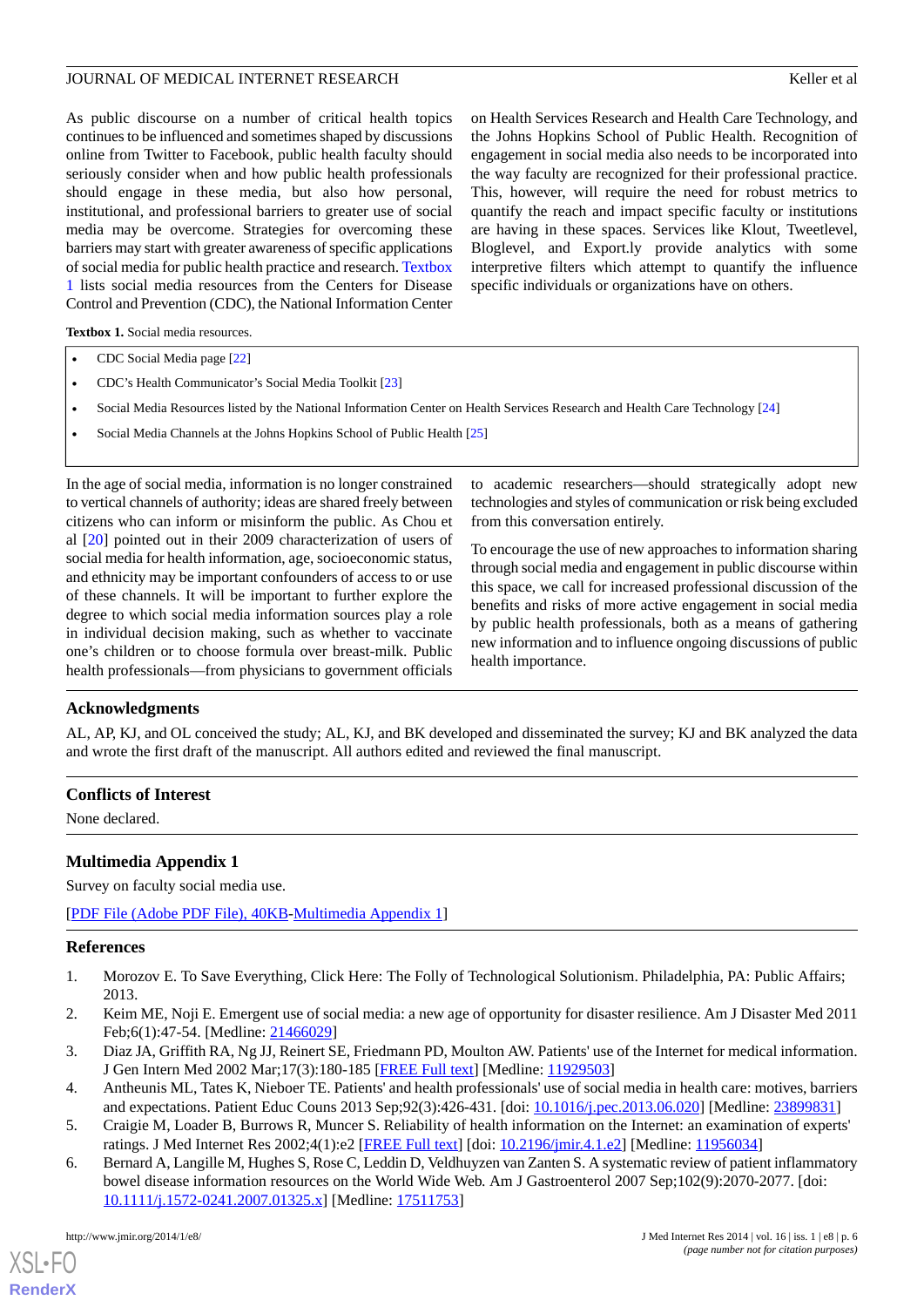## JOURNAL OF MEDICAL INTERNET RESEARCH SERVICES AND RELATIONS AND RELATIONS AND RELATIONS AND RELATIONS AND RELATIONS

- <span id="page-6-0"></span>7. Eysenbach G, Diepgen TL. Towards quality management of medical information on the Internet: evaluation, labelling, and filtering of information. BMJ 1998 Nov 28;317(7171):1496-1500 [\[FREE Full text\]](http://europepmc.org/abstract/MED/9831581) [Medline: [9831581\]](http://www.ncbi.nlm.nih.gov/entrez/query.fcgi?cmd=Retrieve&db=PubMed&list_uids=9831581&dopt=Abstract)
- <span id="page-6-2"></span><span id="page-6-1"></span>8. Laurent-Ledru V, Thomson A, Monsonego J. Civil society: a critical new advocate for vaccination in Europe. Vaccine 2011 Jan 17;29(4):624-628. [doi: [10.1016/j.vaccine.2010.11.004](http://dx.doi.org/10.1016/j.vaccine.2010.11.004)] [Medline: [21081178\]](http://www.ncbi.nlm.nih.gov/entrez/query.fcgi?cmd=Retrieve&db=PubMed&list_uids=21081178&dopt=Abstract)
- <span id="page-6-3"></span>9. Bennett GG, Glasgow RE. The delivery of public health interventions via the Internet: actualizing their potential. Annu Rev Public Health 2009;30:273-292. [doi: [10.1146/annurev.publhealth.031308.100235\]](http://dx.doi.org/10.1146/annurev.publhealth.031308.100235) [Medline: [19296777\]](http://www.ncbi.nlm.nih.gov/entrez/query.fcgi?cmd=Retrieve&db=PubMed&list_uids=19296777&dopt=Abstract)
- <span id="page-6-4"></span>10. Moniz MH, Hasley S, Meyn LA, Beigi RH. Improving influenza vaccination rates in pregnancy through text messaging: a randomized controlled trial. Obstet Gynecol 2013 Apr;121(4):734-740. [doi: [10.1097/AOG.0b013e31828642b1\]](http://dx.doi.org/10.1097/AOG.0b013e31828642b1) [Medline: [23635672](http://www.ncbi.nlm.nih.gov/entrez/query.fcgi?cmd=Retrieve&db=PubMed&list_uids=23635672&dopt=Abstract)]
- <span id="page-6-5"></span>11. Stepanova E. PONARS Eurasia. 2011 May. The role of information communication technologies in the "Arab Spring" URL: [http://ponarseurasia.com/sites/default/files/policy-memos-pdf/pepm\\_159.pdf](http://ponarseurasia.com/sites/default/files/policy-memos-pdf/pepm_159.pdf) [accessed 2013-12-29] [[WebCite Cache](http://www.webcitation.org/

                                    6MESMmiWG) [ID 6MESMmiWG](http://www.webcitation.org/

                                    6MESMmiWG)]
- <span id="page-6-6"></span>12. Vance K, Howe W, Dellavalle RP. Social Internet sites as a source of public health information. Dermatol Clin 2009 Apr;27(2):133-6, vi. [doi: [10.1016/j.det.2008.11.010](http://dx.doi.org/10.1016/j.det.2008.11.010)] [Medline: [19254656\]](http://www.ncbi.nlm.nih.gov/entrez/query.fcgi?cmd=Retrieve&db=PubMed&list_uids=19254656&dopt=Abstract)
- <span id="page-6-7"></span>13. Neiger BL, Thackeray R, Burton SH, Thackeray CR, Reese JH. Use of twitter among local health departments: an analysis of information sharing, engagement, and action. J Med Internet Res 2013;15(8):e177 [[FREE Full text](http://www.jmir.org/2013/8/e177/)] [doi: [10.2196/jmir.2775](http://dx.doi.org/10.2196/jmir.2775)] [Medline: [23958635](http://www.ncbi.nlm.nih.gov/entrez/query.fcgi?cmd=Retrieve&db=PubMed&list_uids=23958635&dopt=Abstract)]
- <span id="page-6-8"></span>14. Paul M, Dredze M. You are what you tweet: Analyzing Twitter for public health. In: 5th International Conference on Weblogs and Social Media. 2011 Presented at: ICWSM; July 17-21, 2011; Barcelona, Spain.
- 15. Wicks P, Vaughan TE, Massagli MP. The multiple sclerosis rating scale, revised (MSRS-R): development, refinement, and psychometric validation using an online community. Health Qual Life Outcomes 2012;10:70 [\[FREE Full text\]](http://www.hqlo.com/content/10//70) [doi: [10.1186/1477-7525-10-70\]](http://dx.doi.org/10.1186/1477-7525-10-70) [Medline: [22709981\]](http://www.ncbi.nlm.nih.gov/entrez/query.fcgi?cmd=Retrieve&db=PubMed&list_uids=22709981&dopt=Abstract)
- <span id="page-6-9"></span>16. Nakamura C, Bromberg M, Bhargava S, Wicks P, Zeng-Treitler Q. Mining online social network data for biomedical research: a comparison of clinicians' and patients' perceptions about amyotrophic lateral sclerosis treatments. J Med Internet Res 2012;14(3):e90 [[FREE Full text\]](http://www.jmir.org/2012/3/e90/) [doi: [10.2196/jmir.2127](http://dx.doi.org/10.2196/jmir.2127)] [Medline: [22721865\]](http://www.ncbi.nlm.nih.gov/entrez/query.fcgi?cmd=Retrieve&db=PubMed&list_uids=22721865&dopt=Abstract)
- <span id="page-6-11"></span><span id="page-6-10"></span>17. Frost J, Okun S, Vaughan T, Heywood J, Wicks P. Patient-reported outcomes as a source of evidence in off-label prescribing: analysis of data from PatientsLikeMe. J Med Internet Res 2011;13(1):e6 [\[FREE Full text](http://www.jmir.org/2011/1/e6/)] [doi: [10.2196/jmir.1643\]](http://dx.doi.org/10.2196/jmir.1643) [Medline: [21252034](http://www.ncbi.nlm.nih.gov/entrez/query.fcgi?cmd=Retrieve&db=PubMed&list_uids=21252034&dopt=Abstract)]
- 18. Scanfeld D, Scanfeld V, Larson EL. Dissemination of health information through social networks: twitter and antibiotics. Am J Infect Control 2010 Apr;38(3):182-188 [[FREE Full text](http://europepmc.org/abstract/MED/20347636)] [doi: [10.1016/j.ajic.2009.11.004\]](http://dx.doi.org/10.1016/j.ajic.2009.11.004) [Medline: [20347636\]](http://www.ncbi.nlm.nih.gov/entrez/query.fcgi?cmd=Retrieve&db=PubMed&list_uids=20347636&dopt=Abstract)
- <span id="page-6-13"></span><span id="page-6-12"></span>19. Collier N, Doan S, Kawazoe A, Goodwin RM, Conway M, Tateno Y, et al. BioCaster: detecting public health rumors with a Web-based text mining system. Bioinformatics 2008 Dec 15;24(24):2940-2941 [\[FREE Full text](http://bioinformatics.oxfordjournals.org/cgi/pmidlookup?view=long&pmid=18922806)] [doi: [10.1093/bioinformatics/btn534\]](http://dx.doi.org/10.1093/bioinformatics/btn534) [Medline: [18922806](http://www.ncbi.nlm.nih.gov/entrez/query.fcgi?cmd=Retrieve&db=PubMed&list_uids=18922806&dopt=Abstract)]
- <span id="page-6-14"></span>20. Chou WY, Hunt YM, Beckjord EB, Moser RP, Hesse BW. Social media use in the United States: implications for health communication. J Med Internet Res 2009;11(4):e48 [[FREE Full text\]](http://www.jmir.org/2009/4/e48/) [doi: [10.2196/jmir.1249](http://dx.doi.org/10.2196/jmir.1249)] [Medline: [19945947\]](http://www.ncbi.nlm.nih.gov/entrez/query.fcgi?cmd=Retrieve&db=PubMed&list_uids=19945947&dopt=Abstract)
- <span id="page-6-16"></span><span id="page-6-15"></span>21. Kontos EZ, Emmons KM, Puleo E, Viswanath K. Communication inequalities and public health implications of adult social networking site use in the United States. J Health Commun 2010;15 Suppl 3:216-235 [[FREE Full text](http://europepmc.org/abstract/MED/21154095)] [doi: [10.1080/10810730.2010.522689\]](http://dx.doi.org/10.1080/10810730.2010.522689) [Medline: [21154095\]](http://www.ncbi.nlm.nih.gov/entrez/query.fcgi?cmd=Retrieve&db=PubMed&list_uids=21154095&dopt=Abstract)
- <span id="page-6-17"></span>22. Social Media at CDC. URL: [http://www.cdc.gov/socialmedia/\[](http://www.cdc.gov/socialmedia/)[WebCite Cache ID 6MLHeOeBc](http://www.webcitation.org/

                                    6MLHeOeBc)]
- 23. The Health Communicator's Social Media Toolkit. URL: [http://www.cdc.gov/socialmedia/tools/guidelines/pdf/](http://www.cdc.gov/socialmedia/tools/guidelines/pdf/socialmediatoolkit_bm.pdf) [socialmediatoolkit\\_bm.pdf](http://www.cdc.gov/socialmedia/tools/guidelines/pdf/socialmediatoolkit_bm.pdf)[\[WebCite Cache ID 6MLHzCwma\]](http://www.webcitation.org/

                                    6MLHzCwma)
- 24. National Information Center on Health Services Research and Health Care Technology (NICHSR). URL: [http://www.](http://www.nlm.nih.gov/hsrinfo/hsrdlist.html) [nlm.nih.gov/hsrinfo/hsrdlist.html](http://www.nlm.nih.gov/hsrinfo/hsrdlist.html)[\[WebCite Cache ID 6MLIMdv70](http://www.webcitation.org/

                                    6MLIMdv70)]
- 25. Johns Hopkins School of Public Health. Social media channels URL:<http://www.jhsph.edu/news/social-media-channels/> [[WebCite Cache ID 6MLIjs4H8\]](http://www.webcitation.org/

                                    6MLIjs4H8)

# **Abbreviations**

**CDC:** Centers for Disease Control and Prevention **SMUI:** Social Media Usage Index